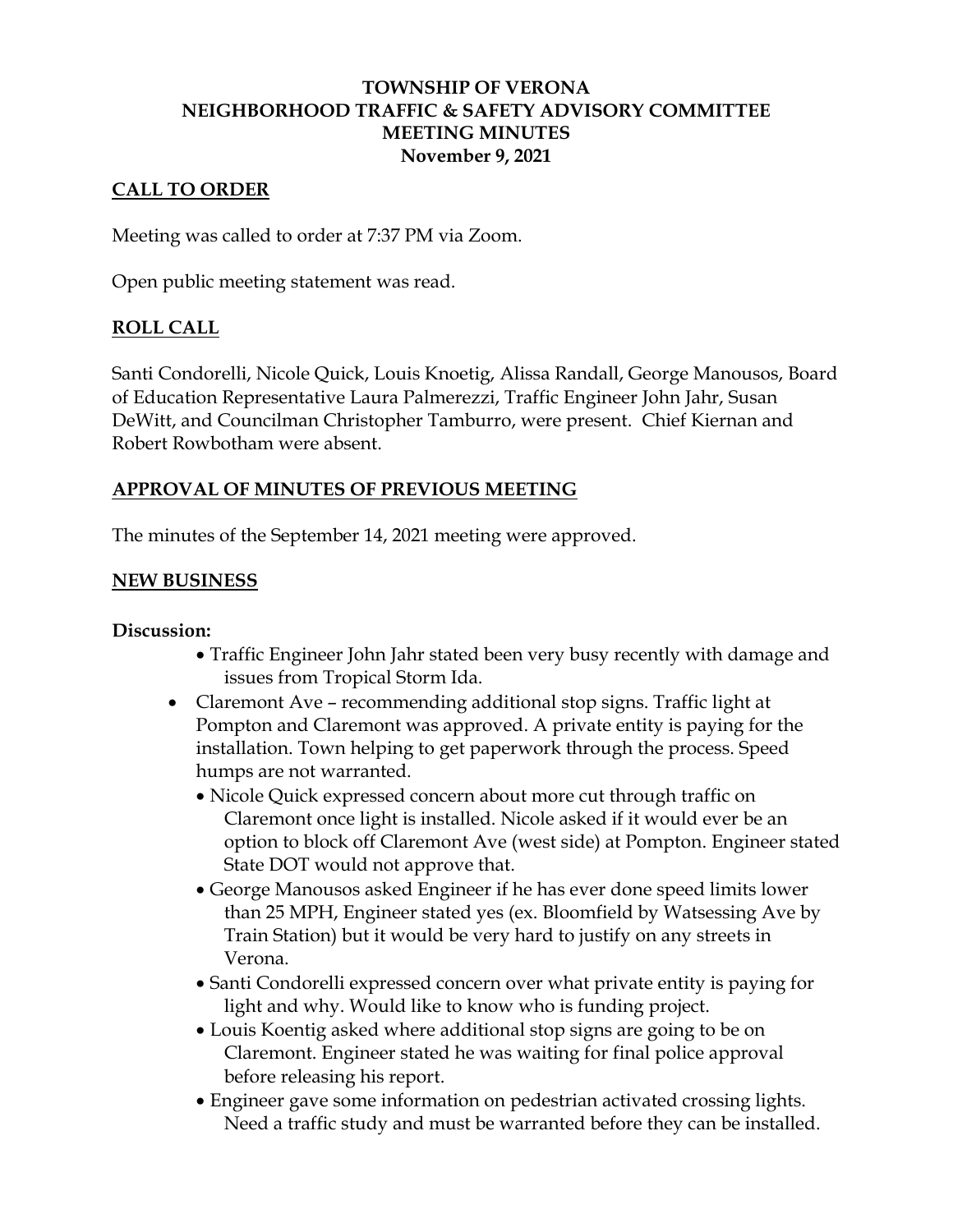Solar powered with 5yr warranty. George asked about cost. Engineer stated just installed one in Bloomfield for approx. \$56,000. Several members of committee gave suggestions for locations for this type of light and suggested making a priority list.

- Councilman Tamburro reminded committee once a list is made we need to prioritize list. New budget season is coming up, might be the time to suggest pilot testing one of the pedestrian lights. Engineer suggested putting on non-county road and obtain feedback from police as to location.
- Santi Condorelli asked what parameters we should be looking at to justify light. Engineer stated obvious safety issue and Pedestrian crossing area with limited sight distance.
- Santi Condorelli suggested getting police involved as they are out on the road and will know where the high pedestrian traffic is.
- Councilman Tamburro suggested a meeting with Township Manager Cavallo, Chief Kiernan and Santi Condorelli to see what the budget looks like and to get a reasonable idea of what money could be available. Councilman Tamburro to set up meeting.
- Engineer stated weight restriction study would be about \$50,000 and an implementation cost of approximately \$3000 in the SW Quadrant. He also stated pedestrian light would be about \$75,000 and Traffic Studies run from \$1,500 to \$7,500.
- Engineer stated that there are grants available and that may be an area where committee could help. Santi asked if town has a designated grant writer. Engineer stated we do not but several employees have written successful grants. George indicated he would be willing to work on grants.
- Engineer reminded everyone that the flooding problems in town are also a traffic and safety issue and need to be addressed and we should be aware of that when requesting money in the budget.
- After discussion committee came up with \$150,000 to ask Township Manager to put into budget for one pedestrian light, one weight survey and some additional traffic studies.
- George Manousos shared a video of traffic at Linden and Fairview. Engineer stated County has said that it does not warrant a traffic light. George asked if town has done a traffic study at that location. Main problem occurs for approximately 2:45 to 3 or 3:15 PM. Asked if the police could post an officer there for 15-20 minutes each day to assist with traffic and pedestrian crossing.
- Engineer stated stop sign does not appear to be in correct location. Striped crosswalks would have to get county approval.
- Councilman Tamburro stated this might be a good place to get schools involved.
- Engineer will check with county on timing for light at Personette and Fairview.